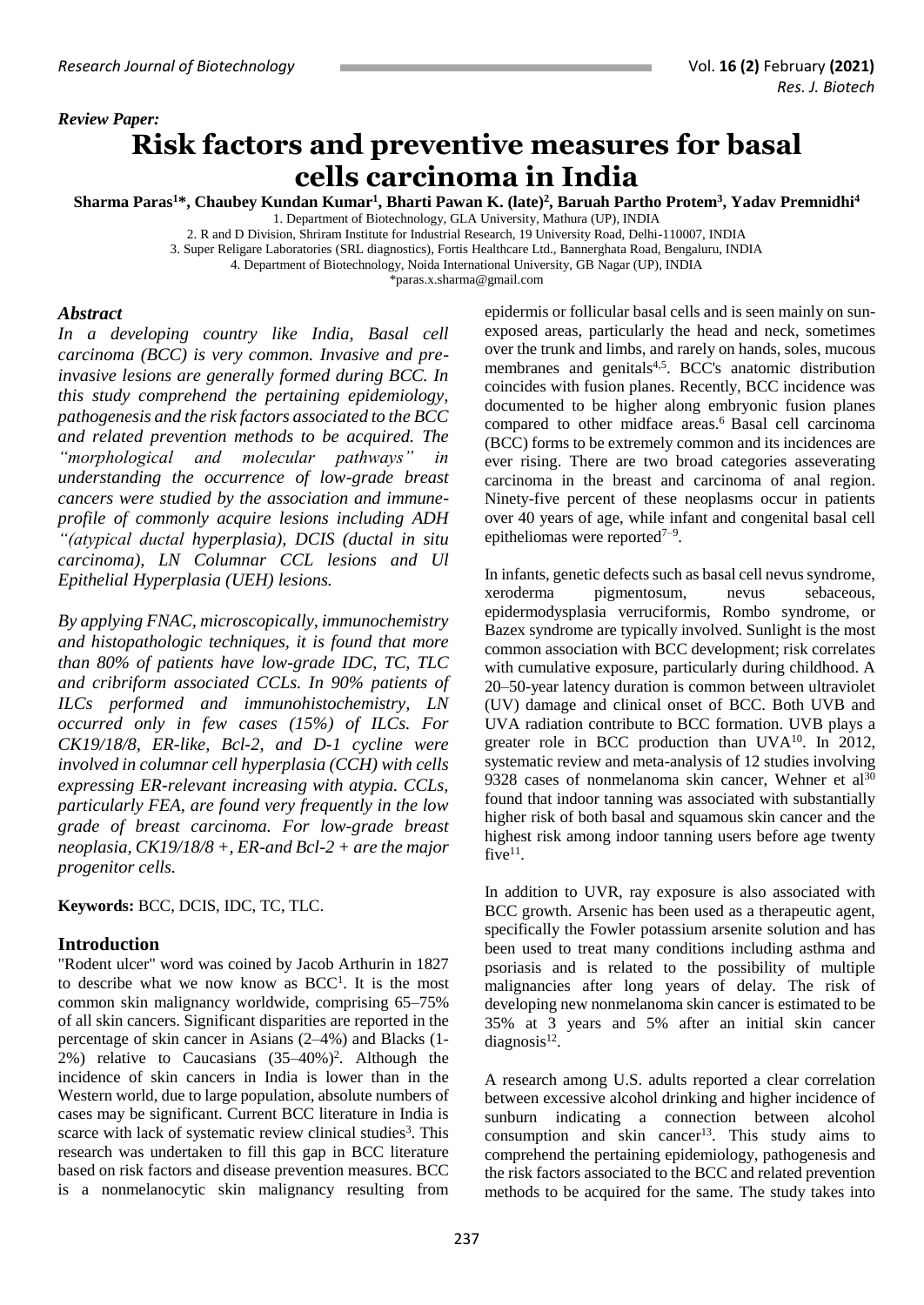consideration the "morphological and molecular pathways" in understanding the occurrence of low-grade breast cancers by studying the association and immune-profile of commonly acquire lesions including ADH "(atypical ductal hyperplasia), DCIS (ductal *in situ* carcinoma), LN Columnar CCL lesions and Ul Epithelial Hyperplasia (UEH) lesions.

**Major risk factors of BCC:** Major risk factors pertaining to occurrence of BCC can be classified into four categories: first, the physical characters, secondly exposure to external sources, thirdly genetics and fourthly immunosuppression. The acquired physical characters like blond or red hair, blue or green eyes, light skin color are vulnerable traits risking BCC. Exposure to certain external elements like Arsenic, Coal tar, Ionizing radiation, Smoking, Tanning-bed and Ultraviolet light can also induce risk of BCC to major extent. Some heavy metals, metalloids and pesticides can act as carcinogenic agents for human beings. 14-16 Some of the genetic deficiencies like Albinism, Xeroderma pigmentosum (XP), Gorlin syndrome (nevoid BCC) may also stimulate the risk of BCC to a certain degree. Risk to the occurrence of BCC can also be associated with counteractive response of organ transplantation recipients.

**Prevention measures:** There are no definitive ways to avoid BCC, but only certain measures can be taken to reduce possible risks such as increasing shade and other incentives for sun safety in outdoor recreational settings, encouraging safe UV exposure choices, supporting policies that advance the national goal of skin cancer prevention, minimizing indoor tanning harms, strengthening research, surveillance, monitoring, and evaluation related to skin cancer prevention<sup>17</sup>.

**Design:** Many studies have reported that both invasive and pre-invasive lesions have been subjected to microscopic analysis in "100 low-grade breast tumors forming low-grade  $IDC<sup>18</sup>$ , cribriform<sup>19</sup>, pure and tubular  $(TC)<sup>20</sup>$ , tubulolobular  $(TLC)^{21}$  and classic ILC<sup>22</sup>. Immunohistochemically tissue microarrays containing 1100 lessons for tumor suppression have also been performed<sup>23,24</sup>.

In this study, all the available hematoxylin and eosin-stained histologic sections of invasive low and high nuclear grade carcinoma were removed by simple mastectomy. The first line screening method- Fine needle aspiration cytology (FNAC) is used which is normally recommended in suspected malignancy<sup>25,26</sup> and presence of granulomata in an aspirate may indicate the presence of a neoplastic process, then smear was examined microscopically.

The presence of invasive and preinvasive lesions including CCLs, IDC, TC, TLC, DCIS, and LN was determined. For the purpose of this study, atypical lobular hyperplasia and lobular carcinoma *in situ* were grouped together under LN. A comprehensive morphologic review of CCLs was performed based on the classification system outlined by Schnitt and Vincent-Salmon<sup>27,28</sup>. At the end results of

FNAC, molecular techniques are reviewed and analysed along with the final histological diagnosis and medical history of patient.

**Morphology:** It has been found that more than 80% of lowgrade IDC, TC, TLC and cribriform associated CCLs with high-grade flat epithelial atypia (FEA),CCL, DCIS and invasive lessons were responsible for more patients; in 90% of ILCs, immunohistochemistry, LN occurred only in a few cases (15%) capsized with ILCs; for CK19/18/8, ER-like, Bcl-2, and D-1 cycline were involved in columnar cell hyperplasia (CCH) with cells expressing ER-relevant increasing with atypia. Observation of ER- range / ER- and Cycline D-1 was found on carcinogenesis of higher side duration. Further, Bcl-2 detected carcinoma-related CCLs, ADH, LN and low-grade DCIS in the epithelial lining cells.

From the study conducted, it is evident that CCLs, particularly FEA, are found very frequently in the low grade of breast Carcinoma and ILC, which represent community of precursors containing "invasive neoplastic and situ" lesions in the "A" luminal subclass. As shown by our laboratory findings,  $CK19/18/8$  +, ER-and Bcl-2 + are the major progenitor cells for low-grade breast neoplasia. When driving cycline D-1, Bcl2, the distinction between ERaffected / ER-expression could be very useful.

On the other hand, the stem/ progenitor cells of breast cancer' irrespective of their original phenotype receive early stochastic genetic / epigenetic hits, resulting in the activation of the luminal. A pathway (ER / cycline D1 pathways) is considerate of pre invasive and invasive lesion phenotype. It has been observed that if cells respond with this molecular pathway, progression to a 'high grade' phenotype (basal-like or HER2) is unlikely.

Low-grade IDC, TC, ICC, classic ILC and TLC all have a relatively favorable prognosis possibly because of high levels of differentiation which may be the consequence of fewer genetic aberrations<sup>29</sup>. In a recent study, we reported a high frequency of coexistence of CCLs, ADH/low-grade DCIS and LN, with TC, TLC and ILC respectively suggesting that these lesions are members of a single family of low-grade precursor *in situ* and invasive neoplastic lesions of the breast<sup>27</sup>. In our study we found that LN occurred only in a few cases (15%) capsized with ILCs; For CK19/18/8, ER-like, Bcl-2 and D-1 cycline are involved in columnar cell hyperplasia (CCH) with cells expressing ER-relevant, increasing with atypia. Observation of ER- range / ER- and Cycline D-1 was found on carcinogenesis of higher side duration.

Further, Bcl-2 detected carcinoma-related CCLs, ADH, LN and low-grade DCIS in the epithelial lining cells. While Abdel-Fatah et  $al<sup>1</sup>$  suggested that in contrast, FEA, ADH/low-grade DCIS and LN were consistently negative for CK5/6, CK14 and vimentin and positive for ERα, Bcl-2, cyclin D1, and CK19/18/8. Further in our result,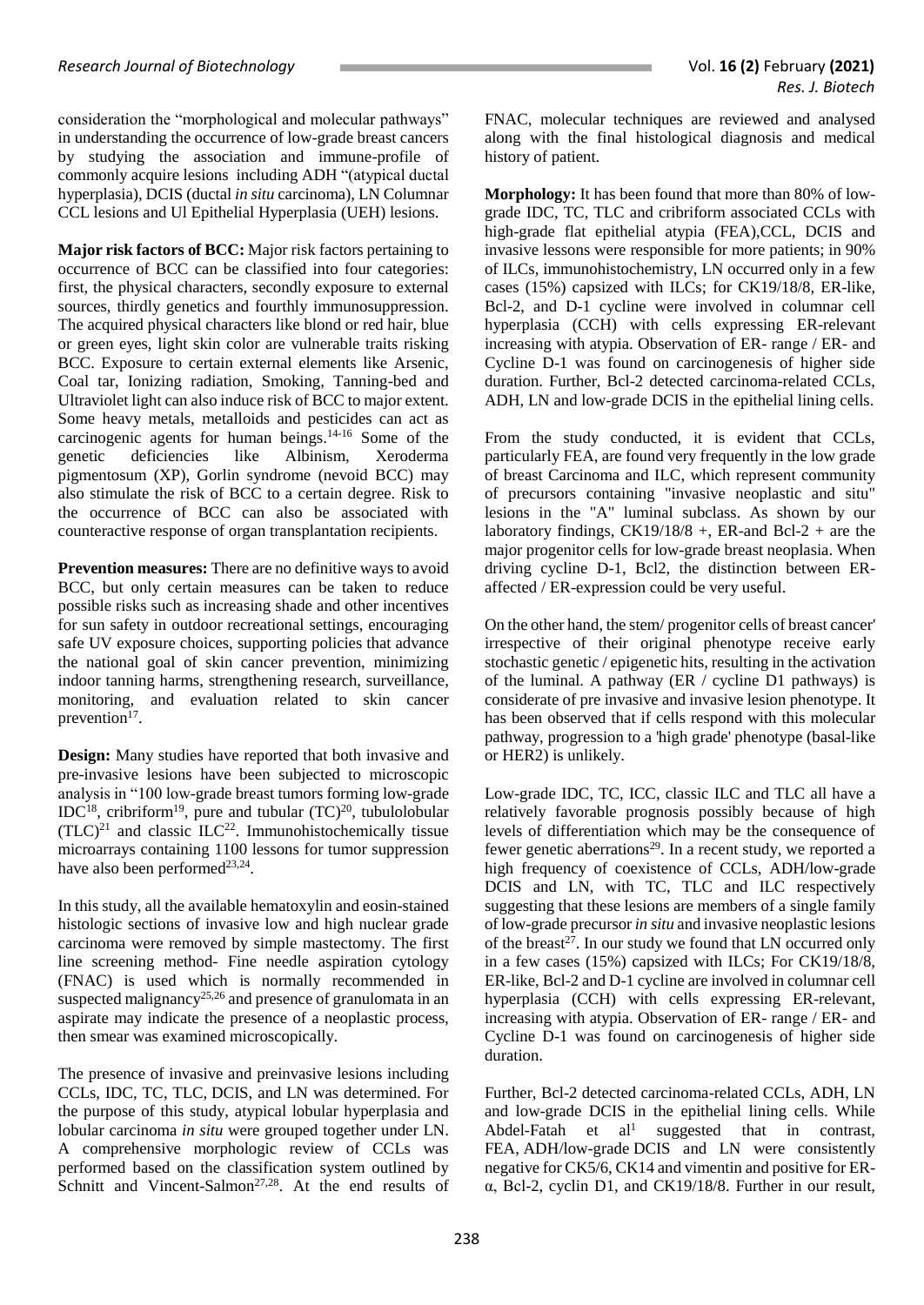Bcl-2 detected carcinoma-related CCLs, ADH, LN and lowgrade DCIS in the epithelial lining cells. CK19/18/8 +, ERand Bcl-2 + are the major progenitor cells for low-grade breast neoplasia. A pathway (ER / cycline D1 pathways) is considerate of pre invasive and invasive lesion phenotype. It has been observed that if cells respond with this molecular pathway, progression to a 'high grade' phenotype (basal-like or HER2) is unlikely.

**Scope for future intervention:** Government agencies, NGOs and social media will play an important role in spreading useful knowledge with regards to spread of BCC. Awareness and campaigns in local language have to be in place in both urban and rural area to minimize the risk of breast cancer. Further, carcinoma syllabus, in an attempt to acquaint the medical professionals with regard to carcinoma must be in place concentrating on methods of breast detection and screening. Women in the late thirties must necessarily undergo general screening in India for breast carcinoma, as breast carcinoma is often seen in younger age groups.

Appropriate surgical management and referral CMEs can play a major role in acquainting the basic breast surgery skills for the general surgeons. Guidelines for procedures for breast carcinomas were created for the developing countries. India has, however a limited resource and economic, social and health gaps. Our own management guidelines must therefore be formulated which are feasible and practical. Regulation by regulatory authorities with regards to the cost of chemotherapy medications is of vital importance in providing patients with full care. Further genetic techniques are required for early detection of breast cancer in India. Mobile mammography units aimed at determining women's health are crucial to be set up in country's interior, towns, hilly areas etc.

# **Conclusion**

From this study it can be concluded that more than 80% of patients have low-grade IDC, TC, TLC and cribriform associated CCLs. In 90% patients of ILCs performed and immune-histochemistry, LN occurred only in a few cases (15%) of ILCs. For CK19/18/8, ER-like, Bcl-2, and D-1 cycline were involved in columnar cell hyperplasia (CCH) with cells expressing ER-relevant, increasing with atypia. CCLs, particularly FEA, are found very frequently in the low grade of breast carcinoma.

For low-grade breast neoplasia, CK19/18/8 +, ER-and Bcl-2 + are the major progenitor cells. As stem cells receive early stochastic genetic / epigenetic hits resulting in the activation of the luminal. ER / cycline D1 pathways inhibit progression to a 'high grade' phenotype (basal-like or HER2).

# **References**

1. Abdel-Fatah T.M.A. et al, High frequency of coexistence of columnar cell lesions, lobular neoplasia and low grade ductal carcinoma in situ with invasive tubular carcinoma and invasive lobular carcinoma, *Am. J. Surg. Pathol.,* **13**, 417–426 **(2007)**

2. Abdel-Fatah T.M.A. et al, Morphologic and Molecular Evolutionary Pathways of Low Nuclear Grade Invasive Breast Cancers and Their Putative Precursor Lesions: Further Evidence to Support the Concept of Low Nuclear Grade Breast Neoplasia Family, *The American Journal of Surgical Pathology*, **32(4)**, 513- 523 **(2008)**

3. Bharti P.K., Bhalla R., Chauhan A. and Deep Mala, Heavy Metals and Pesticides in Environment, Discovery Publishing House, New Delhi, 228 **(2018)**

4. Bharti Pawan K., Heavy metals in Environment, Lambert Academic Publishing GmbH & Co. KG, Saarbrucken, Germany, 70 **(2012)**

5. Bradford P.T., Skin cancer in skin of color, *Dermatology Nursing*, **21(4)**, 170–178 **(2009)**

6. C.D.C. Grand rounds: Prevention and control of skin cancer, MMWR, Morbidity and mortality weekly report, **64(47)**, 1312- 1314 **(2015)**

7. Chauhan A., Gupta S. and Bharti P.K., Heavy metals and metalloid in Biosphere: Impact and Assessment, Discovery Publishing House, New Delhi, 180 **(2017)**

8. Deo S.V., Hazarika S., Shukla N.K., Kumar S., Kar M. and Samaiya A., Surgical management of skin cancers: experience from a regional cancer centre in North India, *Indian Journal of Cancer*, **42(3)**, 145–150 **(2005)**

9. Duppen K., Berlepsch H., Hania R., Pugžlys A., Didraga C. and Knoester J., Structure, Spectroscopy, and Microscopic Model of Tubular Carbocyanine Dye Aggregates, *The Journal of Physical Chemistry B,* 10.1021/jp048288s, **108 (2004)**

10. Heal C., Buettner P. and Browning S., Risk factors for wound infection after minor surgery in general practice, *Medical Journal of Australia*, **185(5)**, 255–258 **(2006)**

11. Hyman A.B. and Barsky A.J., Basal cell epithelioma of the palm, *Archives of Dermatology*, **92(5)**, 571–573 **(1965)**

12. Jawhar N., Tissue Microarray: A rapidly evolving diagnostic and research tool, *Annals of Saudi Medicine*, 10.4103/0256- 4947.51806, **29,** 123-7 **(2009)**

13. Jung S., Lee S., Kim S., Choi M.Y., Bae S., Kim J., Kim M., Kil W., Cho E., Choe J.H., Kim J., Kim J.S., Nam S. and Lee J., Invasive Pleomorphic Lobular Carcinoma of the Breast: Clinicopathologic Characteristics and Prognosis Compared with Invasive Ductal Carcinoma, *Journal of Breast Cancer*, 10.4048/jbc.2012.15.3.313, **15,** 313-9 **(2012)**

14. Karagas M.R., Occurrence of cutaneous basal cell and squamous cell malignancies among those with a prior history of skin cancer, *Journal of Investigative Dermatology*, **102(6)**, 10S– 13S **(1994)**

15. Klemi P.J., Elo J.J. and Joensuu H., Fine needle aspiration biopsy in granulomatous disorders, *Sarcoidosis,* **4(1)**, 38–41 **(1987)**